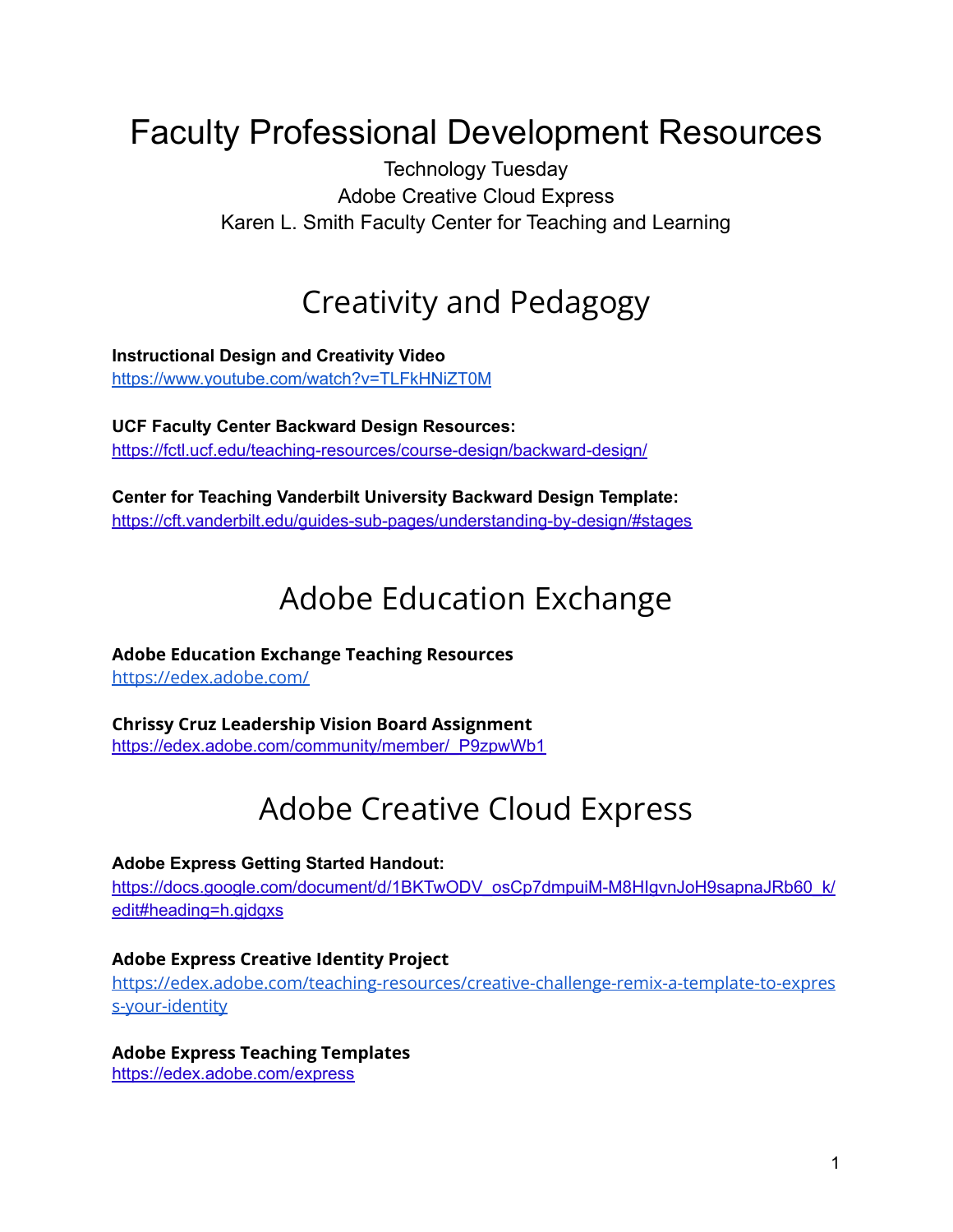# Creativity in Teaching and Learning Readings

#### **Gallup's Creativity in Learning Report**

[https://www.gallup.com/education/267449/creativity-learning-transformative-technology-g](https://www.gallup.com/education/267449/creativity-learning-transformative-technology-gallup-report-2019.aspx) [allup-report-2019.aspx](https://www.gallup.com/education/267449/creativity-learning-transformative-technology-gallup-report-2019.aspx)

#### **Developing Creativity in the Classroom**

[https://www.routledge.com/Developing-Creativity-in-the-Classroom-Learning-and-Innovatio](https://www.routledge.com/Developing-Creativity-in-the-Classroom-Learning-and-Innovation-for-21st-Century/Kettler-Lamb-Mullet/p/book/9781618218049) [n-for-21st-Century/Kettler-Lamb-Mullet/p/book/9781618218049](https://www.routledge.com/Developing-Creativity-in-the-Classroom-Learning-and-Innovation-for-21st-Century/Kettler-Lamb-Mullet/p/book/9781618218049)

#### **Creativity in the Classroom**

[https://www.routledge.com/Creativity-in-the-Classroom-Schools-of-Curious-Delight/Starko/](https://www.routledge.com/Creativity-in-the-Classroom-Schools-of-Curious-Delight/Starko/p/book/9780367609542) [p/book/9780367609542](https://www.routledge.com/Creativity-in-the-Classroom-Schools-of-Curious-Delight/Starko/p/book/9780367609542)

## Diverse Educational Resources

### **Disability Images (Paid Options)**

<https://www.disabilityimages.com/>

#### **The Gender Spectrum Collection (OER)**

<https://genderphotos.vice.com/>

#### **AI Generated Photos (OER)**

<https://generated.photos/faces>

#### **Black Illustrations (Paid Options)**

<https://www.blackillustrations.com/>

# **Creative Commons (OER)**

<https://creativecommons.org/>

### **Disabled and Here Collection (OER)**

<https://affecttheverb.com/collection/>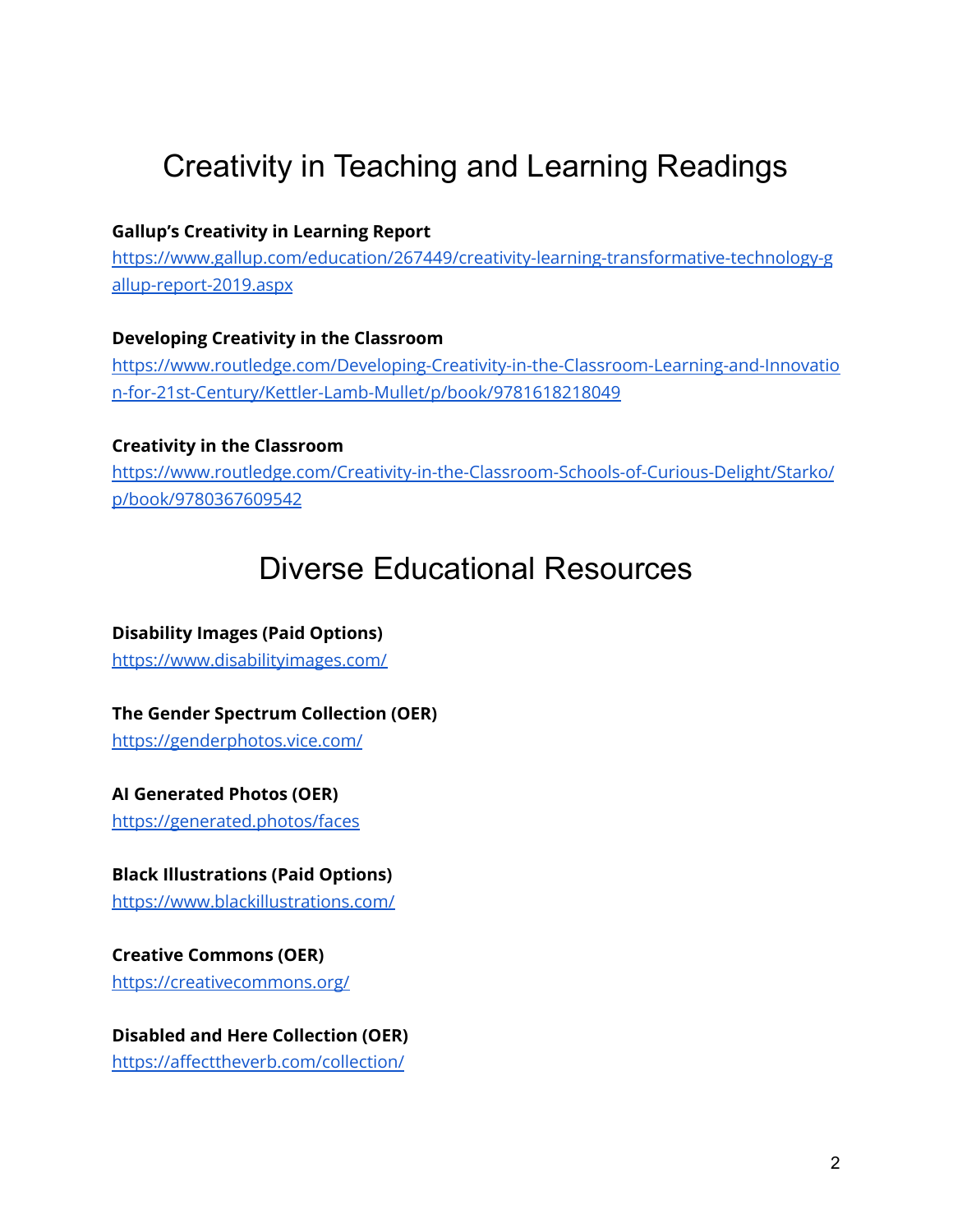### Assessment of Creative Assignments and Projects

**Rubric for Design Projects** <https://edex.adobe.com/en/resource/vb6f308ac>

**Texas Aquatic Science Video Project - Grading Rubric** <https://tpwd.texas.gov/education/resources/aquatic-science/TASVidContest>

### Free Stock Media

**Free Stock Video** [www.archive.org](http://www.archive.org) [www.pexels.com/videos](https://www.pexels.com/videos/) [www.pixabay.com/videos/](https://pixabay.com/videos/)

**Free Stock Music**

[www.bensound.com](http://www.bensound.com) [www.incompetech.com](http://www.incompetech.com) [www.purple-planet.com](http://www.purple-planet.com)

**Free Stock Sound Effects**

[www.freesound.org](http://www.freesound.org)

# Digital Storytelling

**Basic Principles of Design** <https://www.youtube.com/playlist?list=PLB7pbNktGmfSuCWjofzlJAjzd62DeLT1r>

**Visual Storytelling 101** <https://www.youtube.com/watch?v=iWQQgZh9EyE&ab>

**Controlling What the Audience Sees** <https://youtu.be/yNP4OVI8-18>

**Alfred Hitchcock: The Rules of Visual Storytelling**